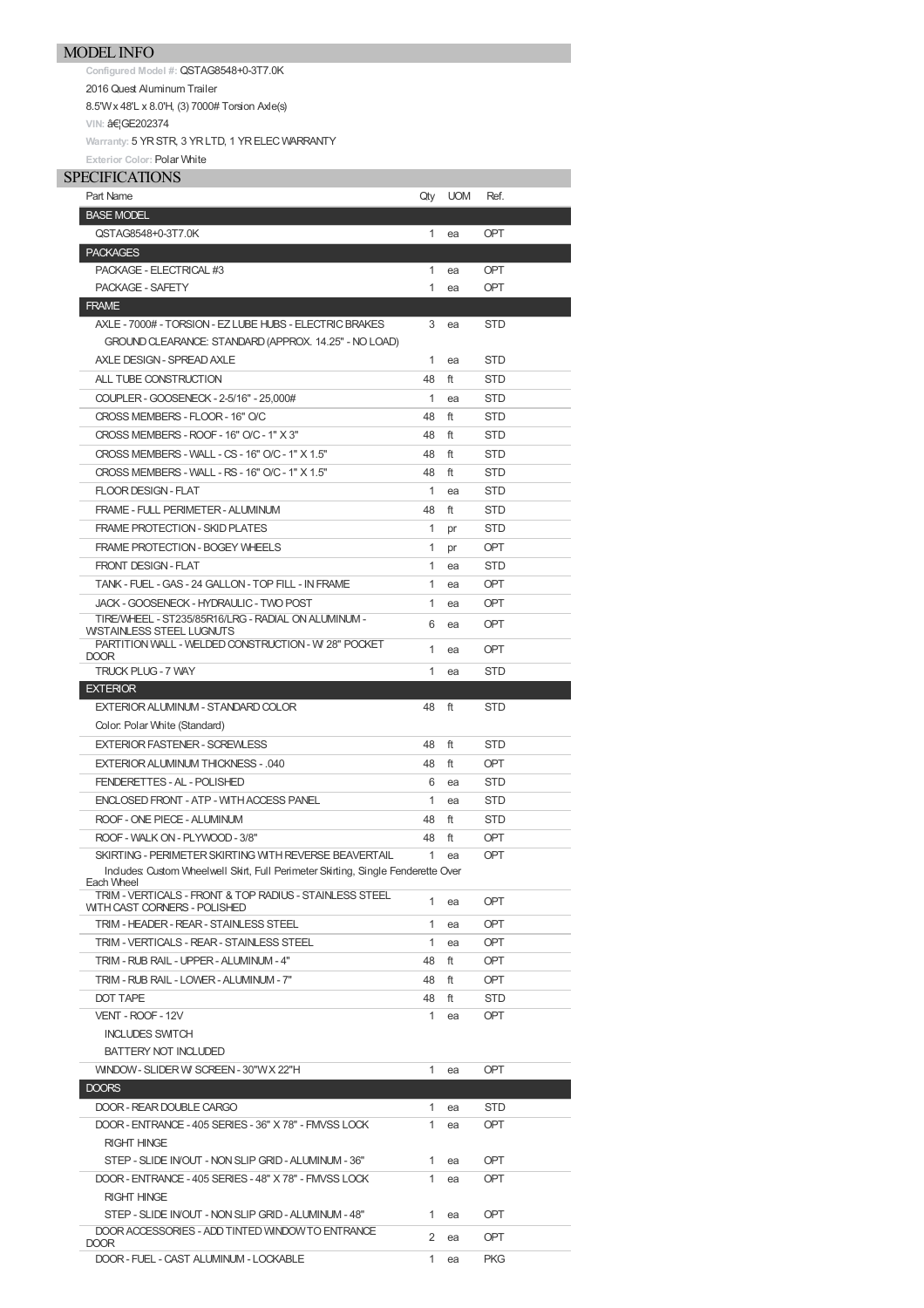| DOOR - GENERATOR - 405 SERIES - 36" X 36"                                                     | 1            | ea | OPT        |
|-----------------------------------------------------------------------------------------------|--------------|----|------------|
| <b>TOP HINGE</b>                                                                              |              |    |            |
| <b>INTERIOR</b>                                                                               |              |    |            |
| INTERIOR HEIGHT - 8.0'                                                                        | 48           | ft | OPT        |
| CABINET - ALUMINUM - LOWER - STRAIGHT - 96"W - W 24"W7-                                       |              |    |            |
| DRAWER UNIT                                                                                   | 1            | ea | OPT        |
| Cabinet Color: Black                                                                          |              |    |            |
| CABINET - ALUMINUM - UPPER - STRAIGHT - 96"W - WITH RADIUS                                    | 1            | ea | OPT        |
| LOWER EDGE - TOP HINGED DOORS AND GAS SHOCKS                                                  |              |    |            |
| Cabinet Color: Black                                                                          |              |    |            |
| CABINET - ALUMINUM - BUILDOUT FOR INTELLI-POWER UNIT                                          | $\mathbf{1}$ | ea | <b>PKG</b> |
| <b>INTERIOR CEILING - SCREWLESS ALUMINUM</b>                                                  | 48           | ft | OPT        |
| Cove Color: Black                                                                             |              |    |            |
| Ceiling Color: Polar White (Standard)                                                         |              |    |            |
| Spring Box Color: Black                                                                       |              |    |            |
| INSULATION - CEILING - EPS - 1" - R-3                                                         | 48           | ft | OPT        |
| <b>INTERIOR WALLS - SCREWLESS ALUMINUM</b>                                                    | 48           | ft | OPT        |
| Wall Color: Polar White (Standard)                                                            |              |    |            |
| <b>INSULATION - WALLS - EPS - 1" - R-3</b>                                                    | 48           | ft | OPT        |
|                                                                                               |              |    |            |
| FLOORING - ADVANTECH - 3/4"                                                                   | 40           | ft | <b>STD</b> |
| FIRE EXTINGUISHER - 2.5# BC                                                                   | 1            | ea | <b>PKG</b> |
| <b>SMOKE DETECTOR</b>                                                                         | 1            | ea | <b>PKG</b> |
| CO DETECTOR                                                                                   | 1            | ea | <b>PKG</b> |
| LP DETECTOR                                                                                   | 1            | ea | <b>PKG</b> |
| <b>WHEEL BOX - SMOOTH AL</b>                                                                  | 2            | ea | <b>STD</b> |
| <b>ELECTRICAL</b>                                                                             |              |    |            |
| BATTERY - 12V AGM (930 CA, 775 CCA)                                                           | 1            | ea | <b>PKG</b> |
| BATTERY - 12V AGM (930 CA, 775 CCA)                                                           | 1            | ea | <b>OPT</b> |
|                                                                                               |              |    |            |
| <b>ISOLATED TO GENERATOR ONLY</b>                                                             |              |    |            |
| BATTERY - 12V AGM (930 CA, 775 CCA)                                                           | 1            | ea | OPT        |
| SWITCH - POWER CUT-OFF - MANUAL - 12V                                                         | 1            | ea | <b>PKG</b> |
| BREAKER BOX - 50 AMP - 60 AMP CONVERTER - 12V FUSE PANEL                                      | 1            | ea | <b>PKG</b> |
| - INTELI-POWER UNIT                                                                           | 1            |    | <b>PKG</b> |
| POWER INLET - MOTORBASE - 50A - W SHORE CORD - 25'                                            |              | ea |            |
| LIGHT - CLEARANCE - LED - 12V - AMBER - LOWER                                                 | 8            | ea | <b>STD</b> |
| LIGHT - CLEARANCE - LED - 12V - AMBER - LOWER                                                 | 12           | ea | OPT        |
| LIGHT - CLEARANCE - LED - 12V - AMBER - UPPER                                                 | 6            | ea | <b>STD</b> |
| LIGHT - CLEARANCE - LED - 12V - AMBER - UPPER                                                 | 12           | ea | OPT        |
| LIGHT - CLEARANCE - LED - 12V - RED - LOWER                                                   | 2            | ea | <b>STD</b> |
| LIGHT - CLEARANCE - LED - 12V - RED - UPPER                                                   | 7            | ea | <b>STD</b> |
| LIGHT - TAILLIGHT - SLIMLINE - LED - 12V - RED                                                | 1            | pr | <b>STD</b> |
| LIGHT - TAILLIGHT - SLIMLINE - LED - 12V - RED                                                | 1            |    | <b>OPT</b> |
|                                                                                               |              | pr |            |
| LIGHT - TURN SIGNAL - LED - 12V - SIDE MOUNT                                                  | 1            | pr | OPT        |
| LIGHT - BACK UP - SLIMLINE - LED - 12V                                                        | 1            | pr | OPT        |
| LIGHT - DOCKING - LED - STAINLESS STEEL - 12V                                                 | 1            | pr | OPT        |
| LIGHT - SCENE - LED - HIGH OUTPUT - 12V - NON RECESSED - 7" X<br>3"                           | 4            | ea | <b>PKG</b> |
| SWITCH - WALL - 12V                                                                           | 1            | ea | <b>PKG</b> |
| Used For: Exterior Scene Lights                                                               |              |    |            |
|                                                                                               |              |    |            |
| RECEPT - INTERIOR - 120V - 15A                                                                | 15           | ea | <b>PKG</b> |
| GFCI PROTECTED WHERE REQUIRED BY CODE                                                         |              |    |            |
| RECEPT - INTERIOR - 120V - 15A - DEDICATED                                                    | 1            | ea | OPT        |
| GFCI PROTECTED WHERE REQUIRED BY CODE                                                         |              |    |            |
| RECEPT - EXTERIOR - 120V - 15A - GFI PROTECTED                                                | 2            | ea | <b>PKG</b> |
| LIGHT - RECTANGULAR - LED - 18" - 12V - RECESSED - W TRIM                                     | 18           | ea | <b>PKG</b> |
| <b>RING</b>                                                                                   | 1            |    |            |
| SWITCH - WALL - 3 WAY - 12V<br>USED FOR: LIGHT - RECTANGULAR - LED - 18" - 12V - RECESSED - W |              | pr | OPT        |
| <b>TRIM RING</b>                                                                              |              |    |            |
| SWITCH - RELAY - 12V - 30A                                                                    | 4            | ea | <b>OPT</b> |
| WRING - STUB WRE - 12V - TEW 14/2                                                             | 4            | ea | <b>OPT</b> |
| GENERATOR - 7.0 KW ONAN - GAS - (120V / 240V)                                                 | 1            | ea | <b>OPT</b> |
| <b>REMOTE START</b>                                                                           |              |    | <b>PKG</b> |
|                                                                                               | 1            |    |            |
|                                                                                               |              | ea |            |
| <b>FUEL GAUGE</b>                                                                             | 1            | ea | <b>PKG</b> |
| GENERATOR COMPARTMENT - INSULATED W ALUMINUM<br><b>COUNTERTOP</b>                             | 1            | ea | <b>OPT</b> |
| <b>GEN DOOR NOT INCLUDED</b>                                                                  |              |    |            |
| <b>INCLUDES GALVANIZED LINER</b>                                                              |              |    |            |
| <b>COLOR: Black</b>                                                                           |              |    |            |
| LIGHT - DOME - LED - 12V - INTEGRATED SWITCH                                                  | 1            | ea | <b>OPT</b> |
|                                                                                               |              |    |            |